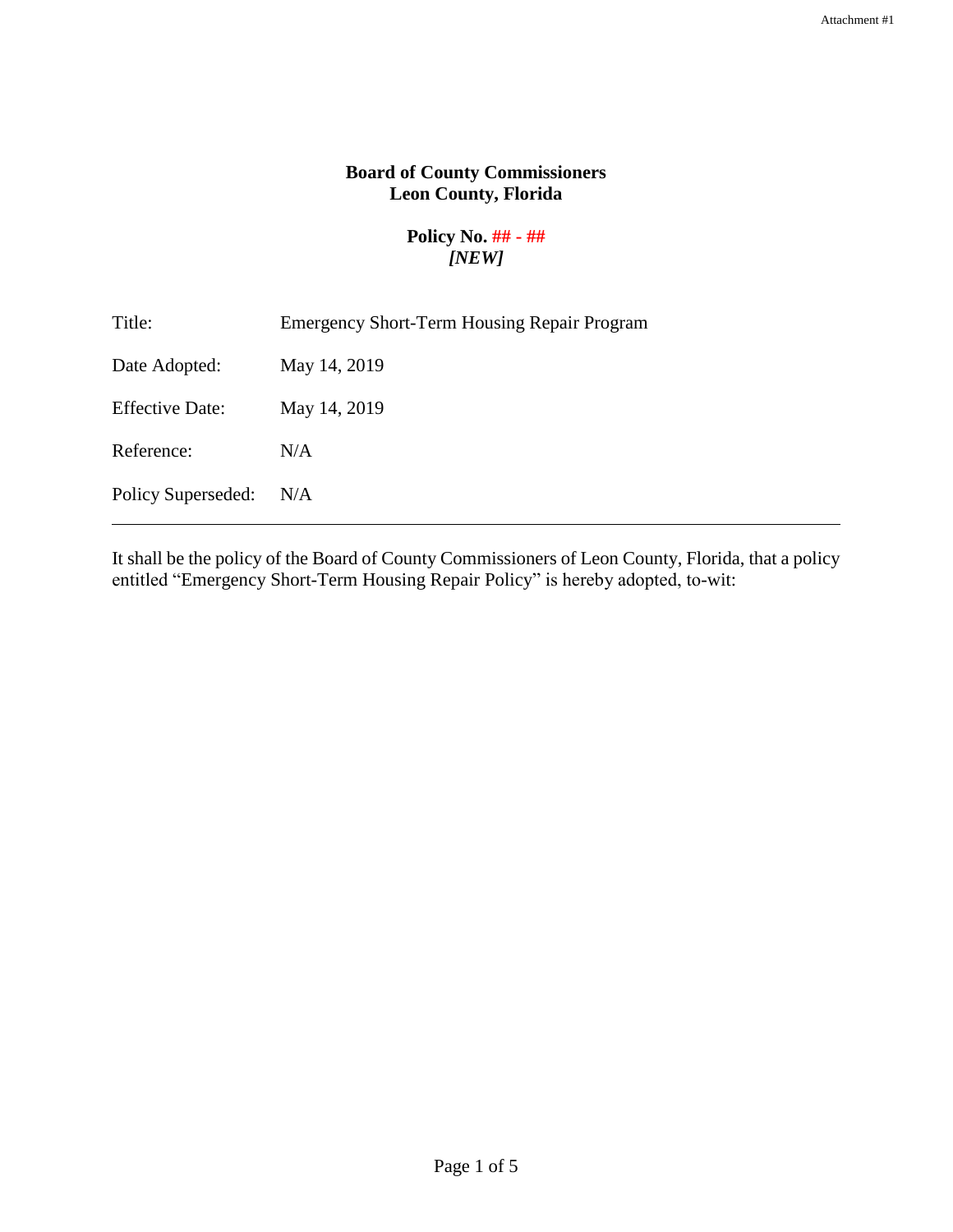# I. **PURPOSE**

A. The purpose of the Emergency Short-Term Housing Repair Program is to provide immediate housing repair services to eligible residents of unincorporated Leon County that are not funded by state and/or federal funding sources.

### II. **PROGRAM OBJECTIVES**

- A. To provide a rapid response to citizens in need through an expedited approval process for temporary and short-term repairs to homes with conditions that threaten the structural integrity of the home or endanger the health and safety of the inhabitants, neighbors or the community.
- B. To act as a bridge to a Housing Rehabilitation Strategy that could provide a permanent, more acceptable home repair of the emergent need utilizing funding via the State Housing Initiative Partnership (SHIP), Community Development Block Grant (CDBG) or other source.

#### III. **DEFINITIONS**

- A. For the purpose of this policy, the terms defined in this section shall have the meanings set forth as follows:
	- 1. "Area Median Income or AMI" means the household income for the median or middle household in Leon County as determined by the Florida Housing Finance Corporation.
	- 2. "Program" means the Emergency Short-Term Housing Repair Program.
	- 3. "Division" means the Leon County Division of Housing Services
	- 4. "State Housing Initiatives Partnership or SHIP" is a State of Florida program which provides funds to local governments as an incentive to create partnerships that produce and preserve affordable homeownership and multifamily housing. The program is designed to serve very low, low, and moderate income families.
	- 5. "SHIP Manual" means the State Housing Initiatives Partnership program overview and procedures manual maintained by the Florida Housing Finance Corporation
	- 6. "Community Development Block Grant or CDBG" is a Federal program that provides communities with resources to address a wide range of unique community development needs, including affordable housing.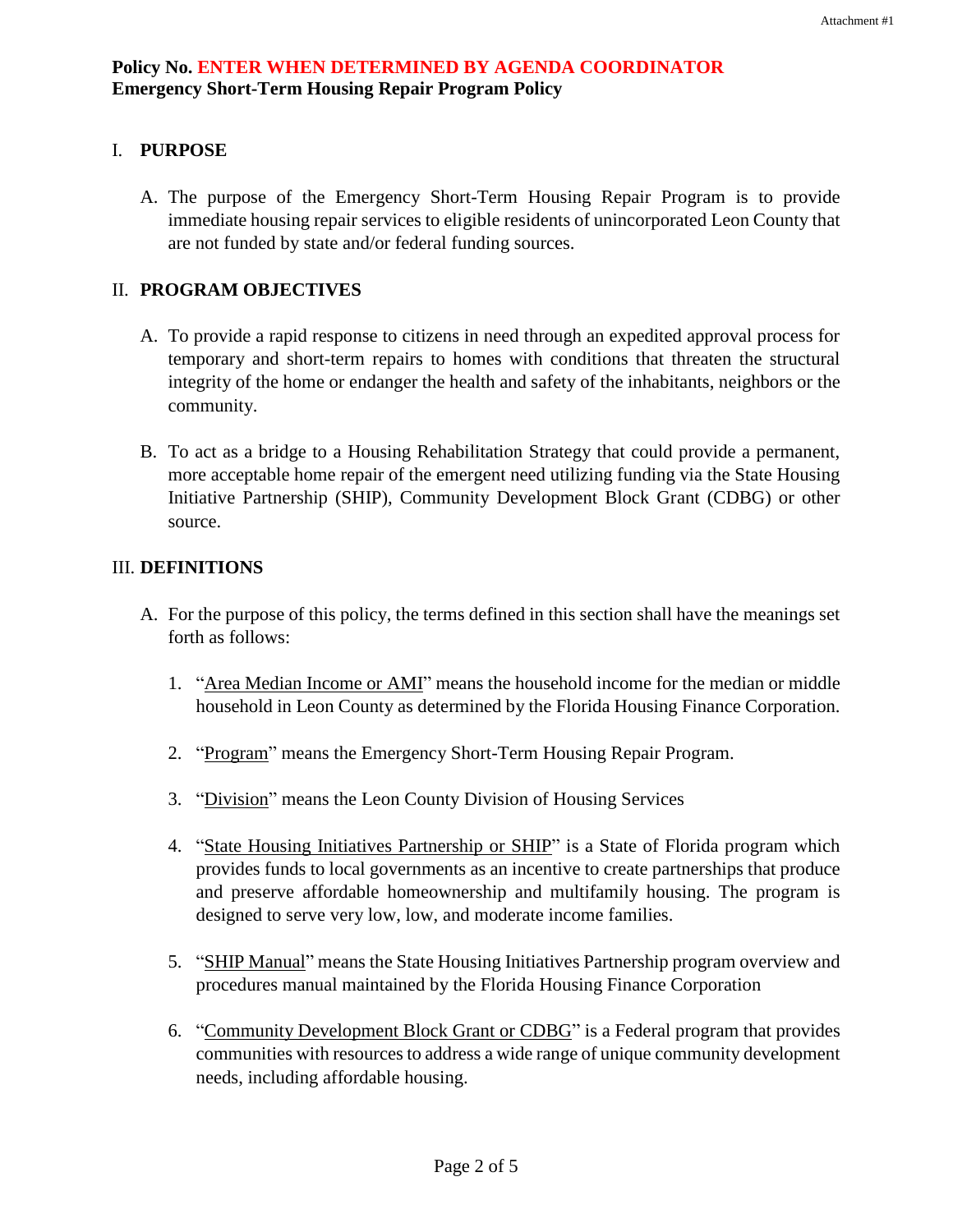### **Policy No. ENTER WHEN DETERMINED BY AGENDA COORDINATOR Emergency Short-Term Housing Repair Program Policy**

- 7. "Short Term Repair" means a repair to a home that temporarily mitigates a deficiency (e.g. roof tarping, pumping out a septic tank, etc.).
- 8. "Permanent Repair" means a repair to a home that provides long term relief from a deficiency (e.g. roof replacement, septic system replacement, etc.).
- 9. "Low Income" means households with income less than 80% of the Area Median Income Leon County.
- 10. "Florida Housing Finance Corporation or FHFC" means the state housing agency that oversees the state's homeownership and rental housing programs, including the State Housing Initiatives Partnership.
- 11. "Resident Income Certification-Home Owner Form or RIC" means a form prescribed by the Florida Housing Finance Corporation that summarizes an owner-occupied household's pertinent information for determining eligibility for various housing assistance programs.
- 12. "Third-Party Verification" means a written confirmation of a housing client's income, assets and/or other related information from an independent party such as an employer.
- 13. "Third-Party Contractor" means any non-employee person or business that is unaffiliated with the County that performs work on behalf of or at the request of the Leon County Division of Housing Services.
- 14. "Mobile Homes" as defined in 723.003 F.S., as amended, means "a residential structure, transportable in one or more sections, which is 8 body feet or more in width, over 35 body feet in length with the hitch, built on an integral chassis, designed to be used as a dwelling when connected to the required utilities, and not originally sold as a recreational vehicle, and includes the plumbing, heating, air-conditioning, and electrical systems contained therein." Mobile Homes must be registered as real property with the Leon County Tax Collector's Office.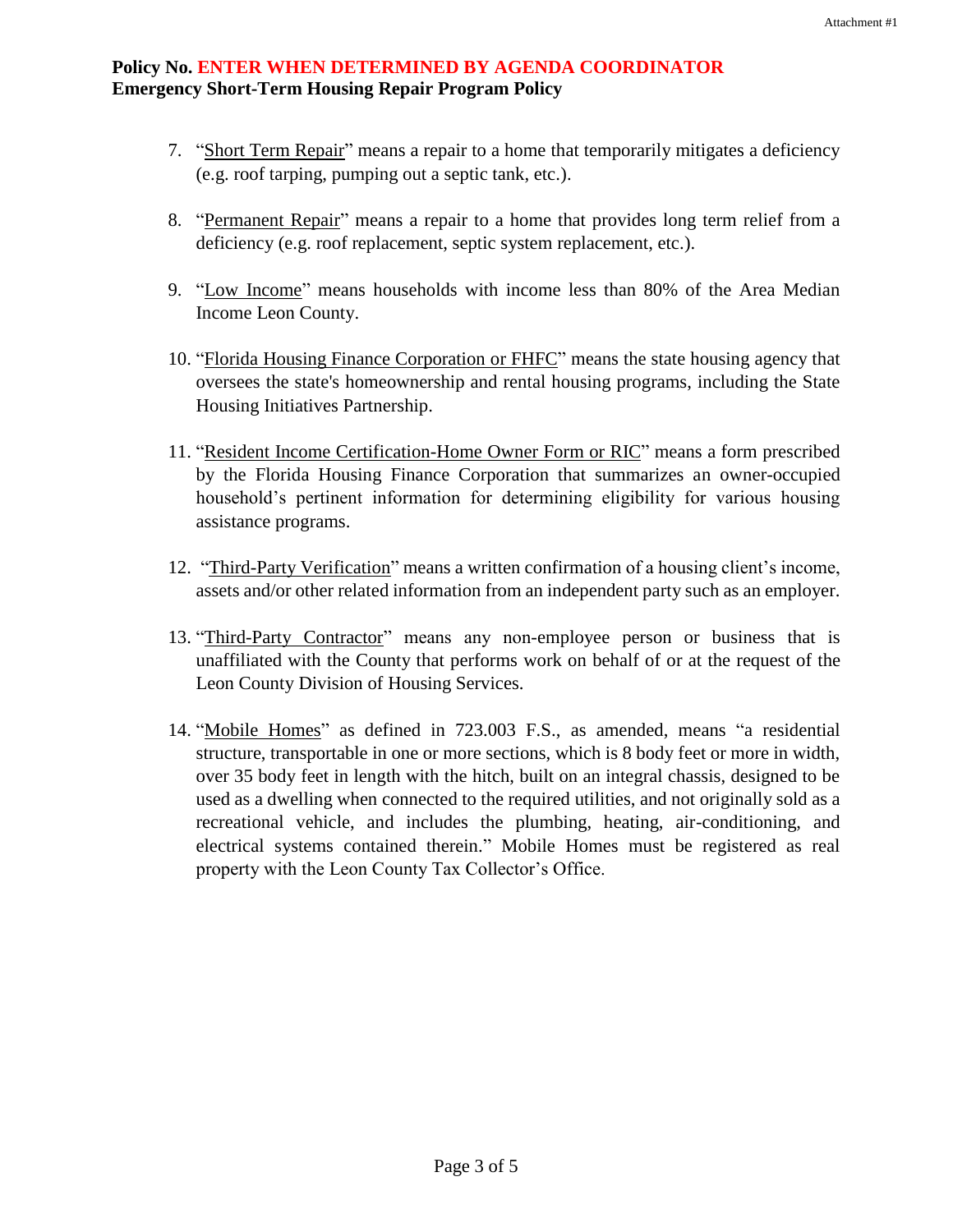# IV. **ADMINISTRATION & GENERAL INFORMATION**

- A. Procedures
	- 1. The Division shall administer the Program and establish procedures to implement this Policy.
- B. Assistance Type
	- 1. The assistance awarded using the Emergency Short-Term Housing Repair Program funds shall be a grant therefore no lien is required.

### V. **ELIGIBILITY CRITERIA**

- A. Applicant Eligibility Criteria
	- 1. Residency: An applicant must be an owner-occupant of a home in an unincorporated area of Leon County.
	- 2. Application: An applicant shall apply using forms and processes as prescribed by the Division.
	- 3. Income Level: ONLY households at or below 80% of the AMI will be eligible for the Program.
	- 4. Income Calculation: Income shall be calculated using the methods in the most up to date SHIP Manual.
	- 5. Income & Asset Verification: Third-party verification is NOT required for the Emergency Short-Term Housing Repair Program.
		- a. An RIC and/or third-party verification is required if a permanent repair can be completed using SHIP and/or CDBG funds.
		- b. The applicant is responsible for providing documentation of any information required by the Division needed to determine eligibility, however the Division may assist with collecting the documentation.
	- 6. Timely Processing: The applicant must comply with all requests by Housing Services for documents needed to process the application in a timely fashion to avoid delays in the completion of the emergency short-term housing repair.
		- a. Every effort will be made by the Division to efficiently process the application for assistance.